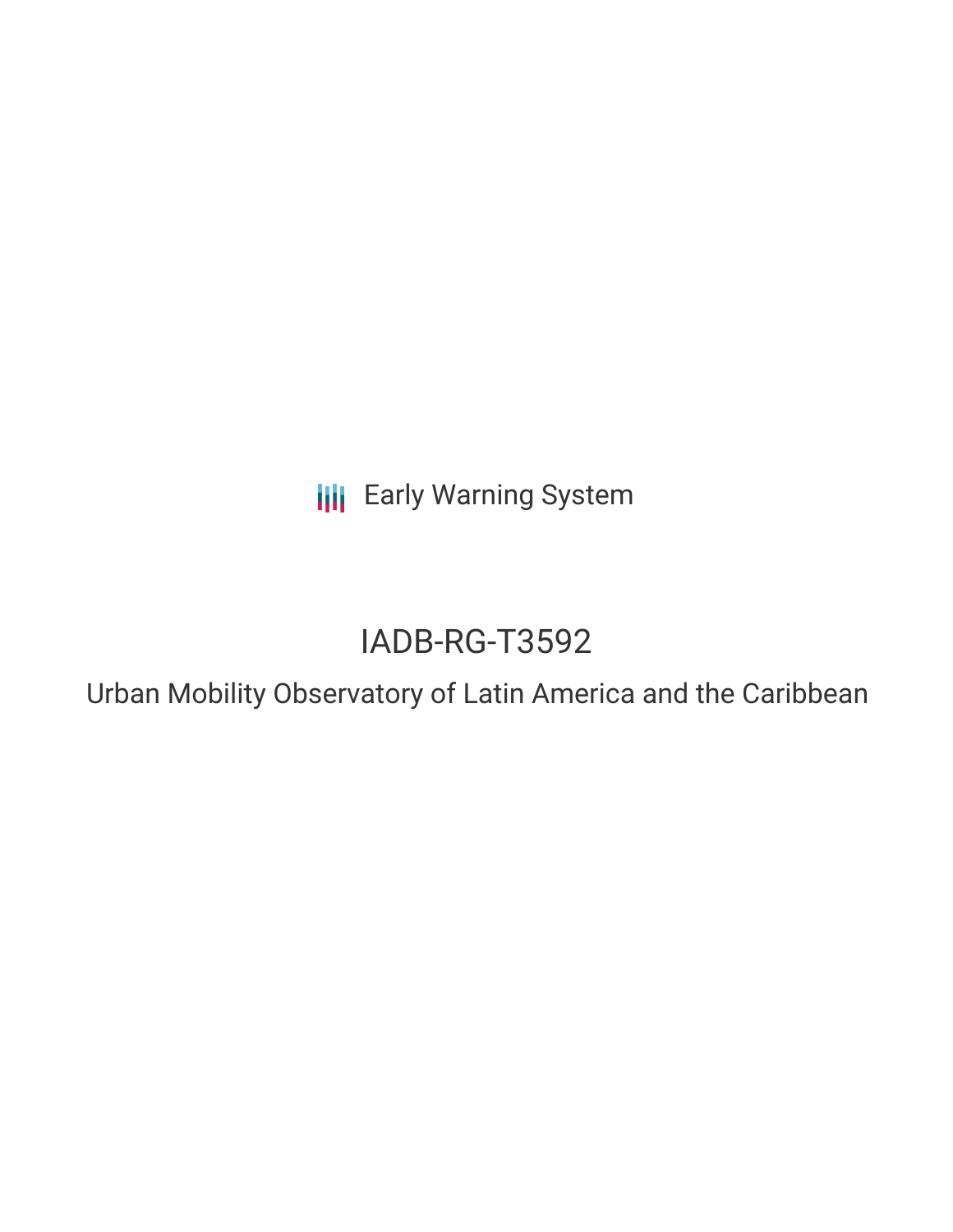## **Quick Facts**

| Inter-American Development Bank (IADB)  |
|-----------------------------------------|
| Active                                  |
| C                                       |
| 2020-06-02                              |
| Regional                                |
| <b>Technical Cooperation, Transport</b> |
| Grant                                   |
| $$0.35$ million                         |
|                                         |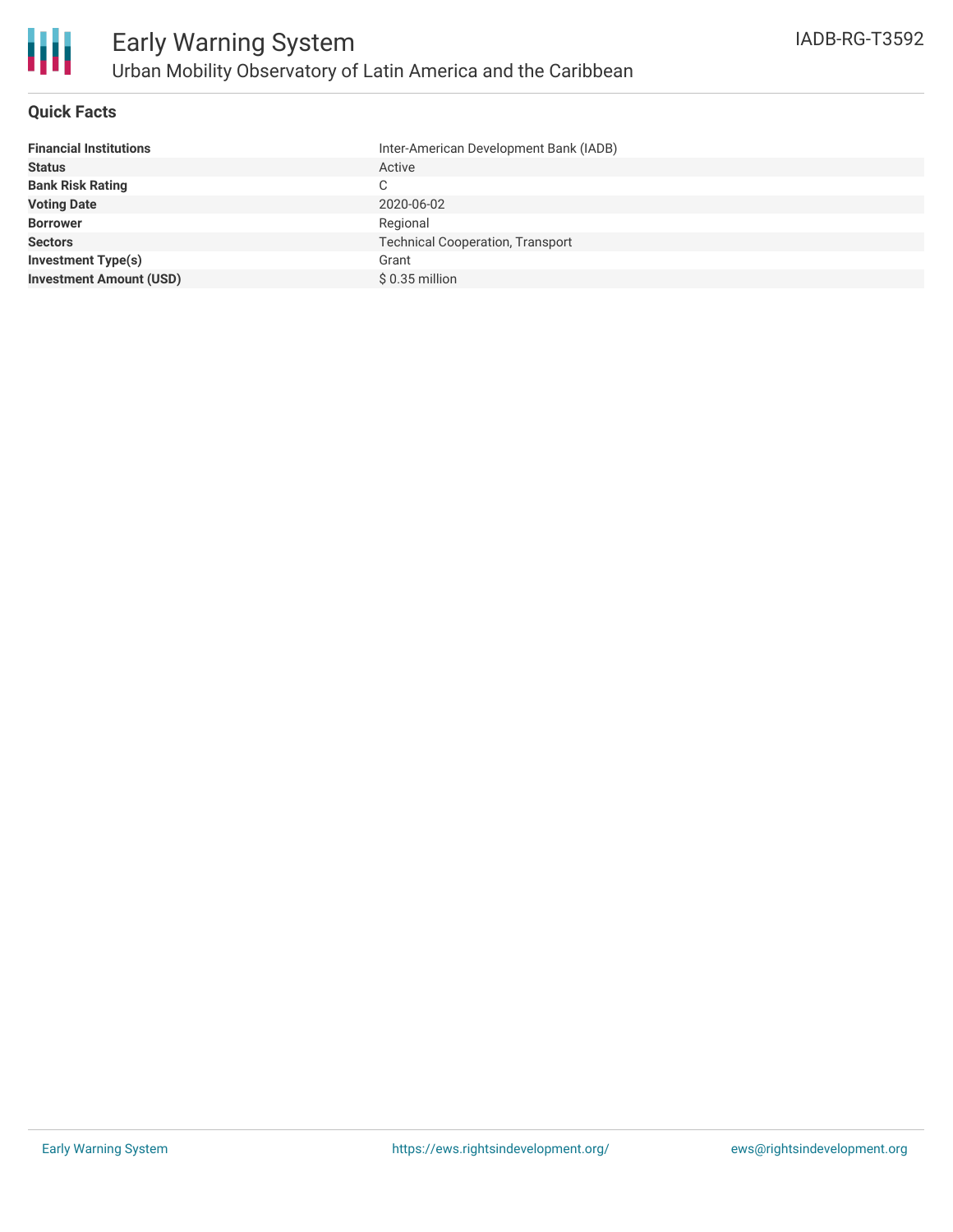

# **Project Description**

The objectives of Technical Cooperation are: (i) to analyze urban mobility patterns with a gender perspective and the performance of transport systems in LAC cities; and (ii) to develop a unique platform to consolidate key findings and deliver relevant information to users and decision makers around the four fundamental pillars of urban mobility: (i) universal access; (ii) efficiency/quality; (iii) safety; and (iv) clean mobility.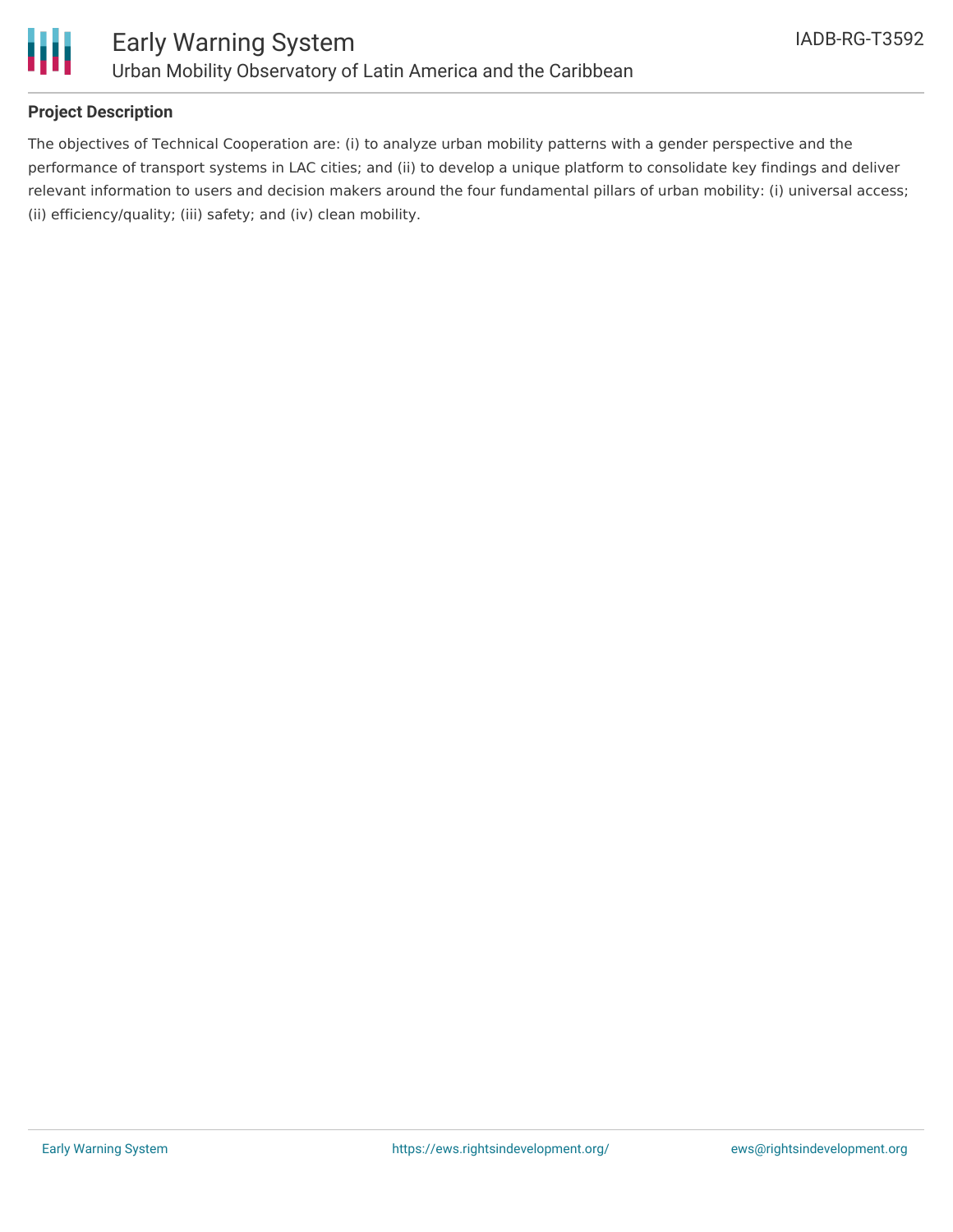

## **Investment Description**

• Inter-American Development Bank (IADB)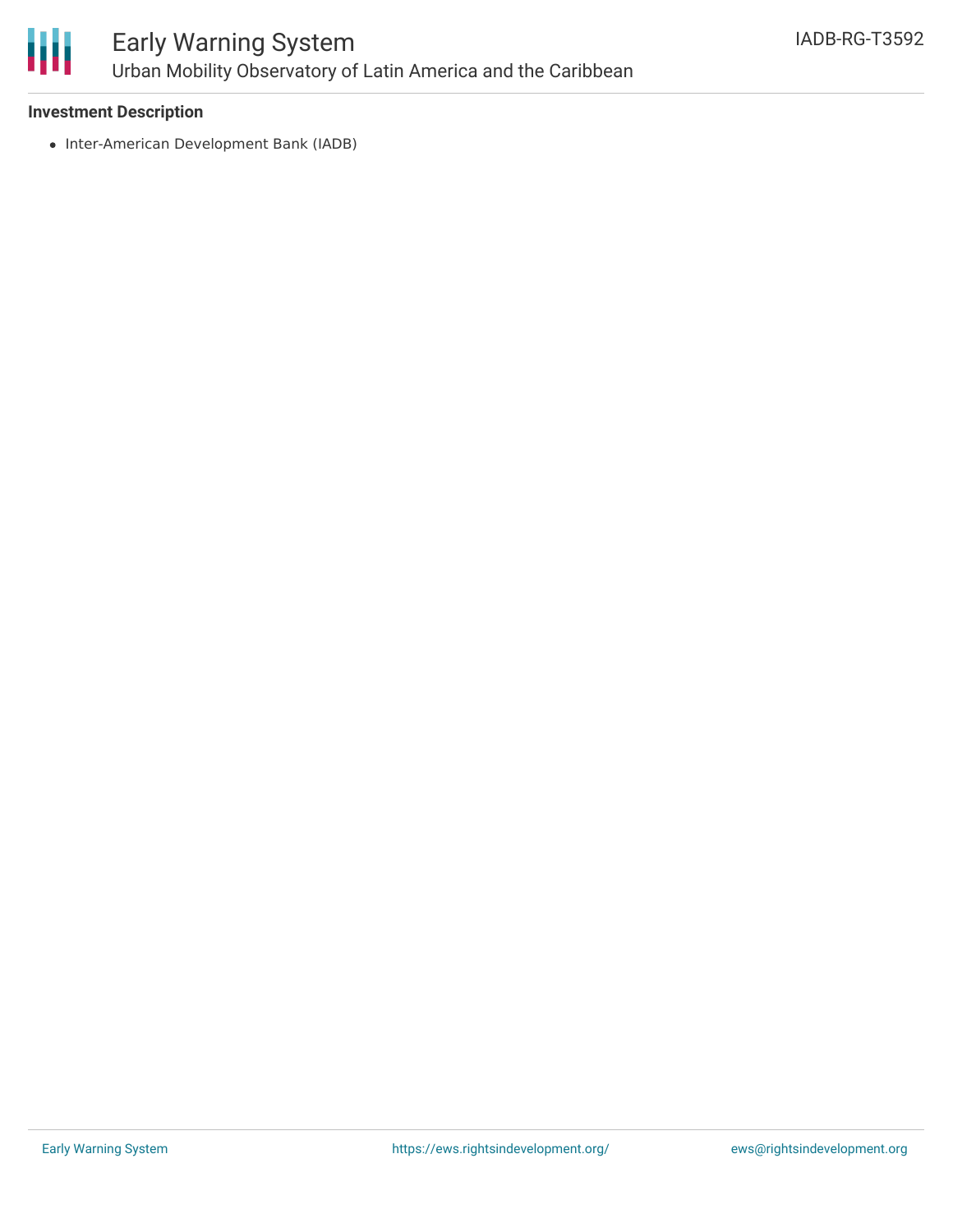# **Contact Information**

## ACCOUNTABILITY MECHANISM OF IADB

The Independent Consultation and Investigation Mechanism (MICI) is the independent complaint mechanism and fact-finding body for people who have been or are likely to be adversely affected by an Inter-American Development Bank (IDB) or Inter-American Investment Corporation (IIC)-funded project. If you submit a complaint to MICI, they may assist you in addressing the problems you raised through a dispute-resolution process with those implementing the project and/or through an investigation to assess whether the IDB or IIC is following its own policies for preventing or mitigating harm to people or the environment. You can submit a complaint by sending an email to MICI@iadb.org. You can learn more about the MICI and how to file a complaint at http://www.iadb.org/en/mici/mici,1752.html (in English) or http://www.iadb.org/es/mici/mici,1752.html (Spanish).